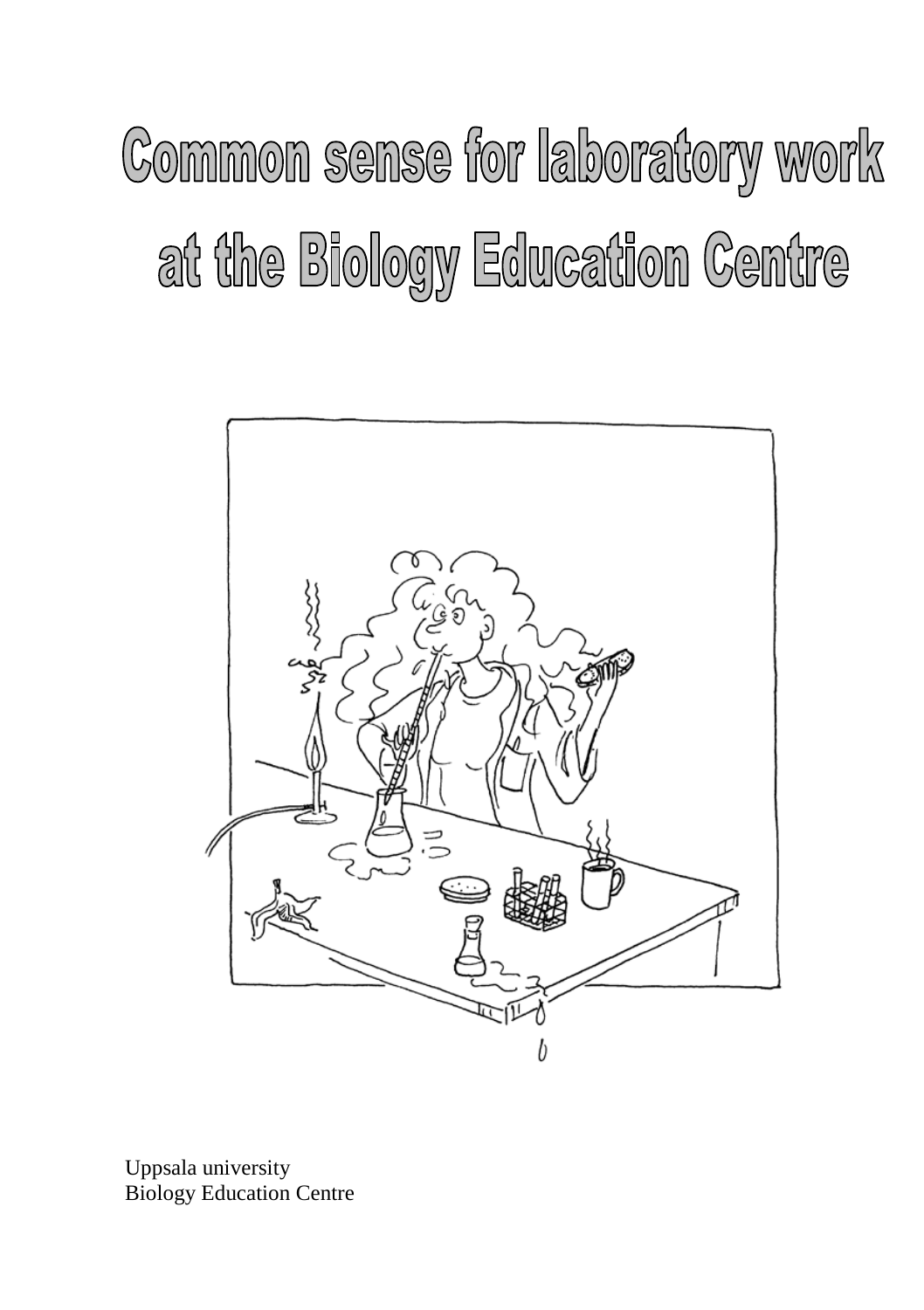# **Common sense for laboratory work at the Biology Education Centre**

# **Contents**

#### **1 [Welcome to our course laboratories](#page-2-0)**

#### **2 [Localities](#page-2-1)**

- 2.1 [Lab coats](#page-2-2)
- 2.2 [Lockers](#page-2-3)
- 2.3 Course library

# **3 [Regulations](#page-2-4)**

# **4 [General routines](#page-3-0)**

- 4.1 [Autoclaves and sterilisation ovens](#page-3-1)
- 4.2 [Dish washing](#page-3-2)
- 4.3 [Bacterial spill](#page-3-3)
- 4.4 [Solutions and media](#page-4-0)
- 4.5 [Broken or faulty lab equipment](#page-4-1)

# **5 [Waste](#page-4-2)**

- 5.1 [General](#page-4-3)
- 5.2 [Handling of non-contaminated waste](#page-4-4)
- 5.3 [Handling of contaminated waste](#page-4-5)
- 5.4 [Handling of chemical waste](#page-5-0)

# **6 [Safety](#page-5-1)**

- 6.1 [General](#page-6-0)
- 6.2 [In case of fire](#page-6-1)
- 6.3 [Eye safety routines](#page-6-2)
- 6.4 [Working with chemicals](#page-6-3)
- 6.5 [Working with liquid nitrogen](#page-7-0)
- 6.6 [Working with injection needles](#page-7-1)

# **7 [Laboratory instruments](#page-7-2)**

- 7.1 [General](#page-7-3)
- 7.2 [Micropipettes](#page-7-4)
- **8 [Laboratory personnel](#page-7-5)**

*2019*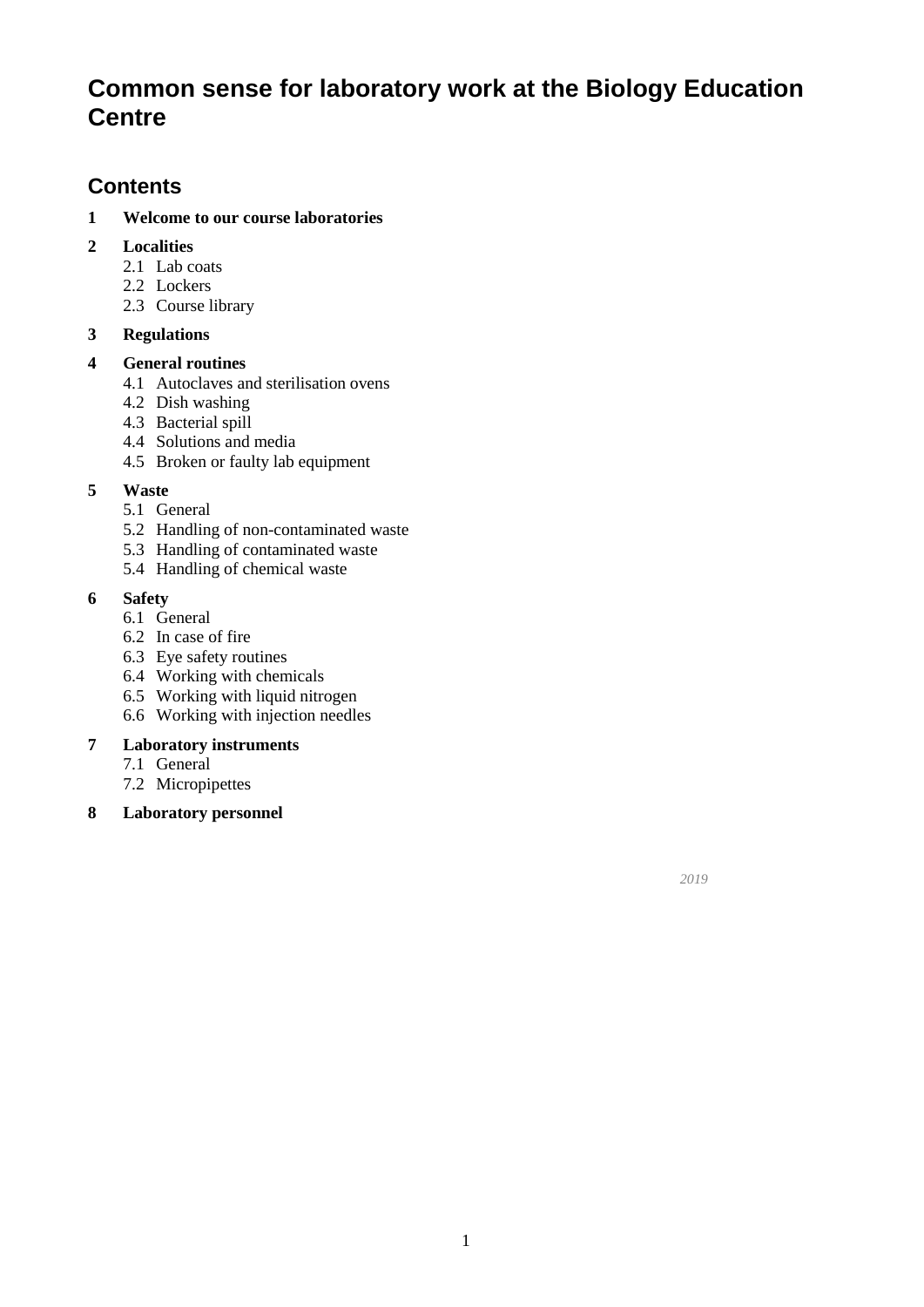# <span id="page-2-0"></span>**1 Welcome to our course laboratories**

This booklet contains directions for laboratory work at our course laboratories. The aim is to improve safety and comfort for all of us. Read this before you start your experiment and do not hesitate to ask the lab assistants if you are unsure about anything!

If you want to know about how to manage hazardous chemicals, please log into Kemia, https//kemia.lul.se, username IBGEBC or IBG-BMC and password ibgebc or IBG-BMC

# <span id="page-2-2"></span><span id="page-2-1"></span>**2 Localities**

#### 2.1 Lab coats

<span id="page-2-3"></span>Lab coats can be bought from the laboratory staff.

#### 2.2 Lockers

Lockers are available at both BMC and EBC.

At BMC there are changing rooms with lockers in corridor A, floor 0. You need your access card to enter these rooms. At EBC the lockers are in the basement under the laboratory corridor.

<span id="page-2-4"></span>Label your locker with name and course, and bring your own pad lock. Note that the lockers are to be emptied at the end of the spring semester.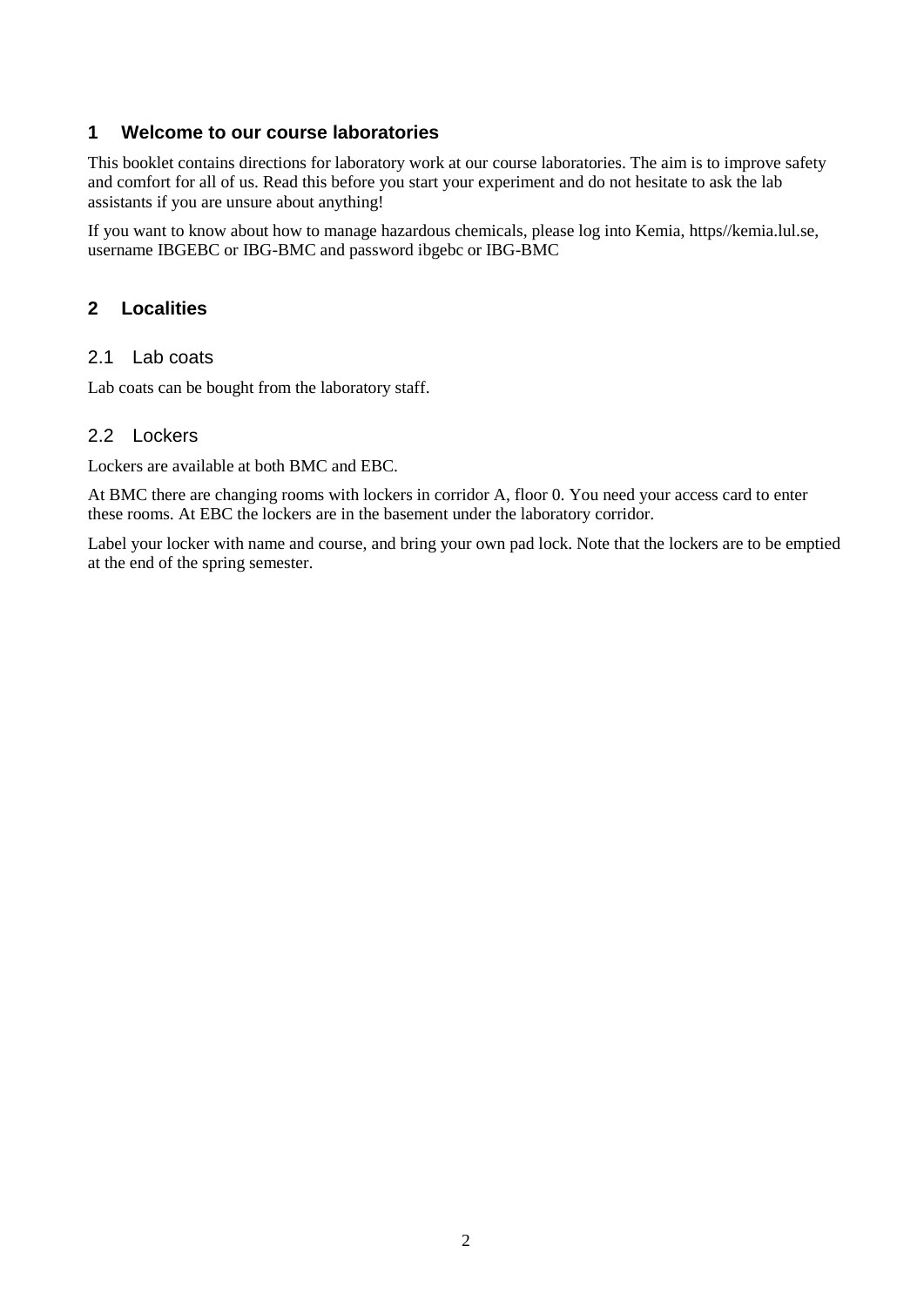# **3 Regulations**

- **Do not keep outdoor clothes and bags in the laboratory.**
- Use lab coats all the time.
- Students should only work under supervision of lab teachers.
- No eating or drinking in the laboratory.
- Be careful with hand hygiene and do not wear gloves outside of the laboratory.
- <span id="page-3-0"></span>• At the end of the day, check that the windows are closed. Turn of the light.

# <span id="page-3-1"></span>**4 General routines**

#### 4.1 Autoclaves and sterilisation ovens

The lab personnel manage autoclaves and sterilisation ovens. At BMC material to be sterilised should be put in specific boxes in the laboratory. Please ask the lab personnel.

# <span id="page-3-2"></span>4.2 Dish washing

All dirty glassware must be rinsed and all labelling removed before placed on the dish wagon. Contaminated glassware should be disinfected with jodopax (use gloves because jodopax is allergenic). Afterwards, pour the jodopax solution in containers and label them for destruction.

Contaminated pipettes are placed in buckets with 0.5 % virkon solution. Do not pour the virkon solution into the drain.

# <span id="page-3-3"></span>4.3 Bacterial spill

Treat bacterial spill with 70 % ethanol or jodopax and wipe it up.

Use 70 % ethanol for bench sterilisation.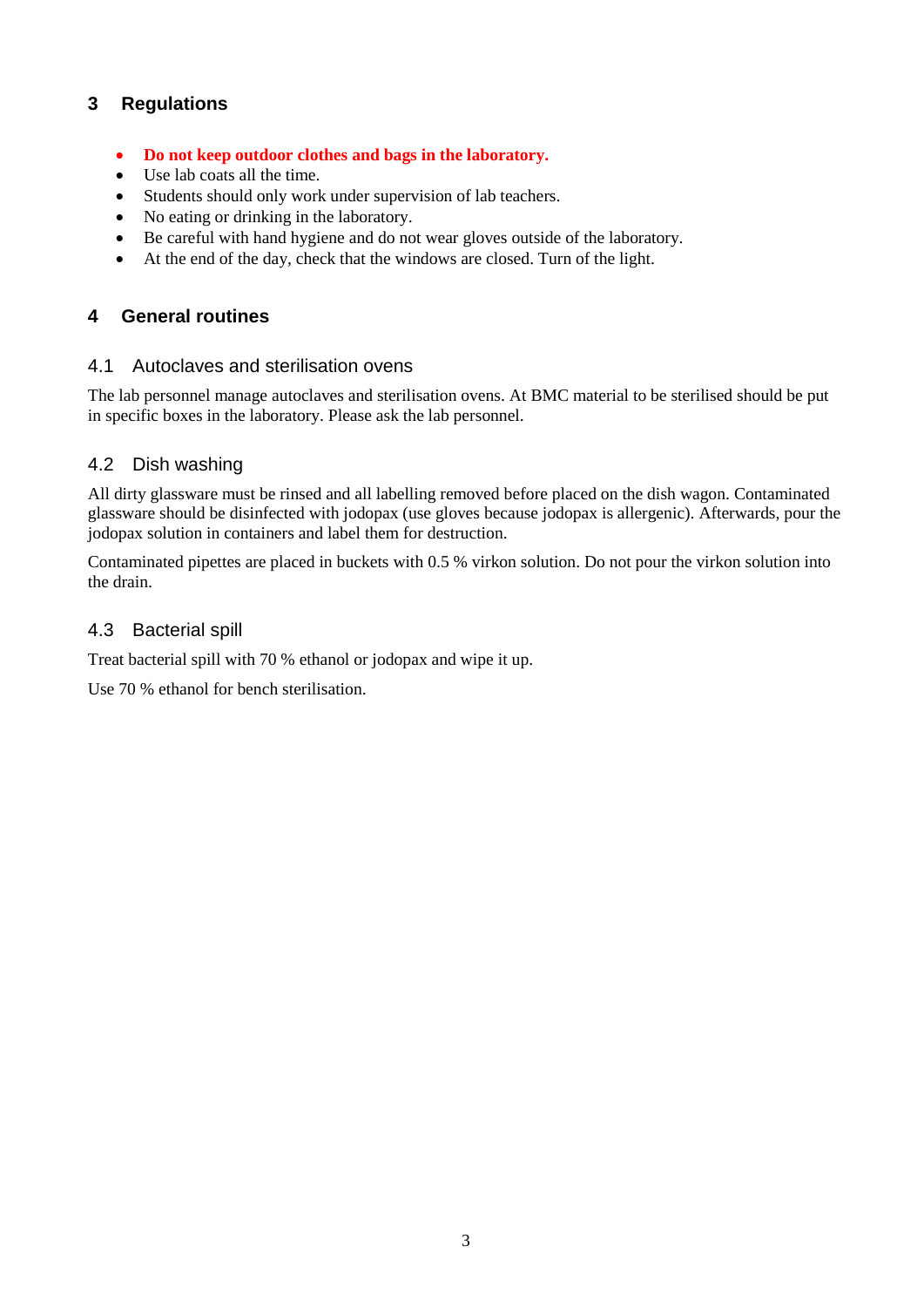# <span id="page-4-0"></span>4.4 Solutions and media

Lab teachers submits order lists to the laboratory personnel **in good time** before start of the course.

<span id="page-4-1"></span>Contact the laboratory personnel if there is anything that you need!

# 4.5 Broken or faulty lab equipment

When you notice that any lab equipment is broken, label the equipment with the faults and contact the lab staff so they can take care of it.

# <span id="page-4-3"></span><span id="page-4-2"></span>**5 Waste**

# 5.1 General

*Estimation of what kinds of waste will be produced should be included while planning the experiment. Ask lab teachers or lab assistants if you are uncertain of what is contaminated and what is not. Contaminated waste includes materials infected with micro-organisms, virus, material containing blood and radioactive waste.*

# <span id="page-4-4"></span>5.2 Handling of non-contaminated waste

- Non-contaminated paper towels should be thrown in a **wastebasket**.
- Pasteur pipettes, cannulae, scalpel blades and object glasses should be thrown in plastic tins "stickande och skärande". Full tins and pipette tips should be thrown in **yellow plastic containers** at BMC and EBC.
- Empty paper cartons should be placed on a washing cart.
- <span id="page-4-5"></span>• Contact the laboratory staff for large glassware breakage.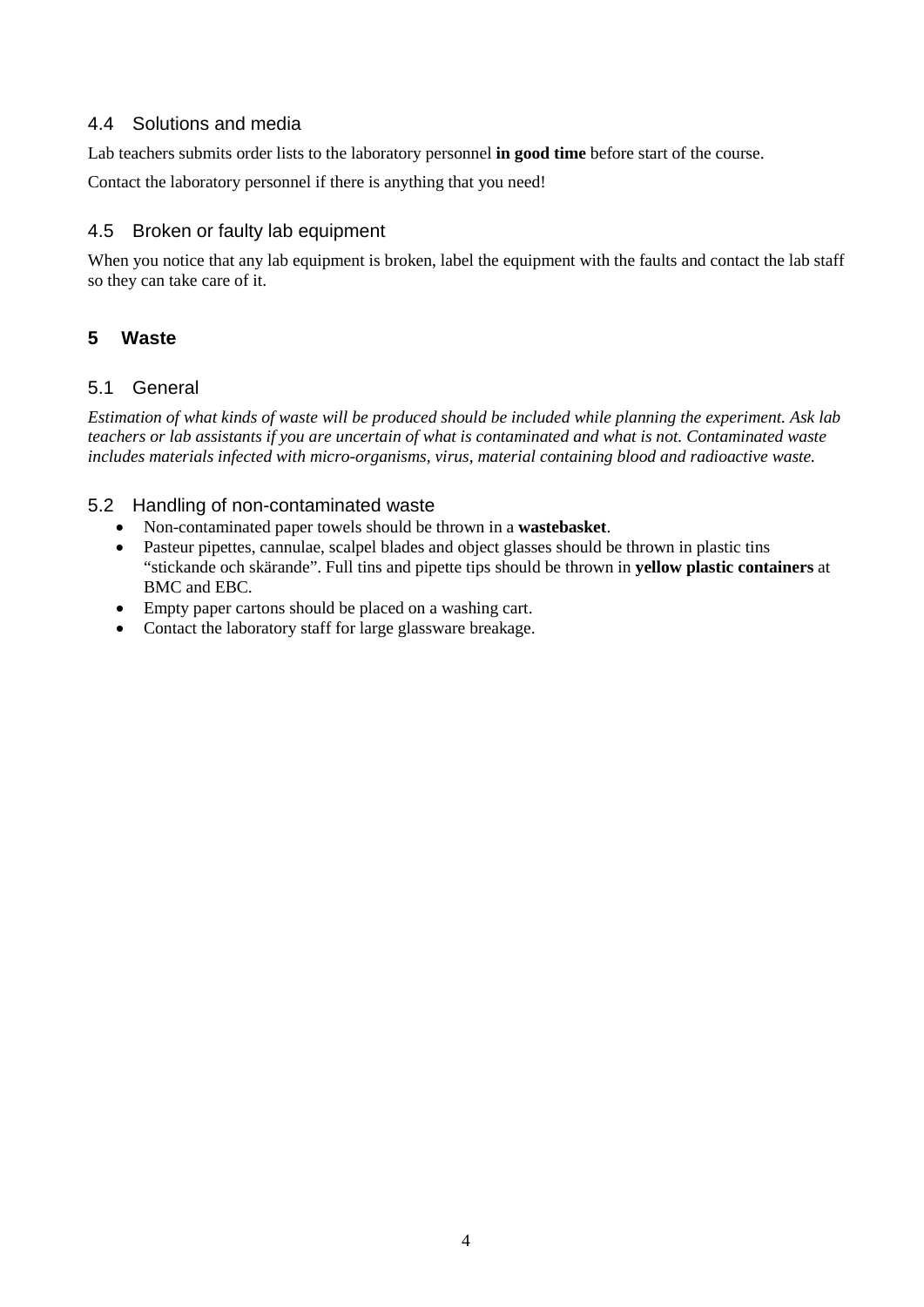# 5.3 Handling of contaminated waste

- Contaminated gloves, eppendorf tubes, tips, plates, pasteur pipettes etc. are to be thrown in yellow containers for hazardous waste. Make a list of the waste and fasten it on the container.
- Radioactive waste should be put in separate yellow cartons with a "radioactive waste" label and marked with type of isotope. P-32 should be kept behind plexiglass.
- Biological waste (i.e. small animals, organs, tissues and blood) should be put in yellow "hazardous waste" yellow containers and kept in freezing room.
- Bacterial cultures should be treated with 10 % jodopax. Afterwards, pour the jodopax solution in containers and label them for destruction.
- Contaminated pipettes are placed in buckets with 0.5 % virkon solution.

#### <span id="page-5-0"></span>5.4 Handling of chemical waste

- Chemical waste such as phenol should be poured into plastic bottles/cans and kept in fume hood. Label bottles with contents and date.
- Do not mix chemicals without first consulting lab teachers or assistants.
- Acrylamide gels should be put in separate yellow containers, which are marked accordingly.
- <span id="page-5-1"></span>• Do not pour any inflammable, caustic or toxic chemicals into the drain.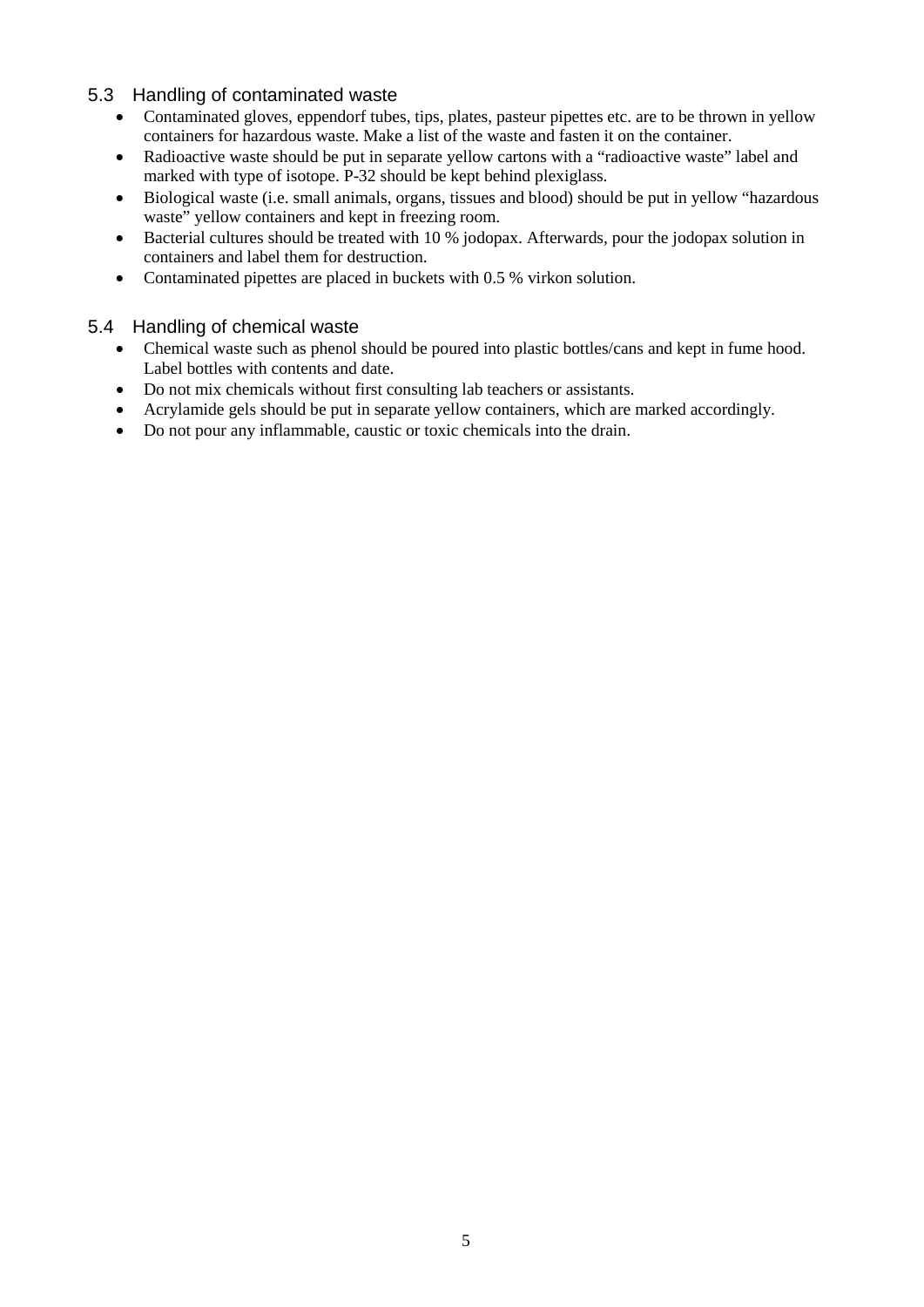# <span id="page-6-0"></span>**6 Safety**

# 6.1 General

*Check where emergency showers, eye wash flasks, fire equipment, and evacuation routes are located. Teaching assistants give safety briefing to the students at the start of the term.*

# <span id="page-6-1"></span>6.2 In case of fire

- First save those who are in obvious danger.
- Call the fire department by dialling 112 on a cell phone, by pressing the alarm button or by calling 00 112 from a phone at Uppsala university.
- Warn others that are threatened by the fire.
- If possible, extinguish the fire.
- Escape through the nearest route and go to the meeting place.
- Do not use elevators.
- Shut doors to prevent smoke scattering.
- If possible meet the fire brigade.

# <span id="page-6-2"></span>6.3 Eye safety routines

- If an accident occurs use the eyewash.
- Arrange for transport to the hospital and flush sterile physiological salt solution in the eye during the transport.

*Preferentially, contact lenses should not be worn in the laboratory. If so, special care should be taken to protect the eyes.*

# <span id="page-6-3"></span>6.4 Working with chemicals

- Always read the warning label before using a chemical!
- Rinse any spill of hazardous chemicals immediately. Cover with absorbent and gather in waste cartons for chemicals. Contact the lab assistants.
- Work in fume hood and wear protective glasses and gloves.
- In case of phenol splashes at the skin: Spray with PEG 400 and rinse with plenty of water.
- When weighing chemicals, clean the scales afterwards. If there is spill that requires special equipment, there is special equipment in the chemical room; visor, protective rubber gloves, gas mask, broom and shovel.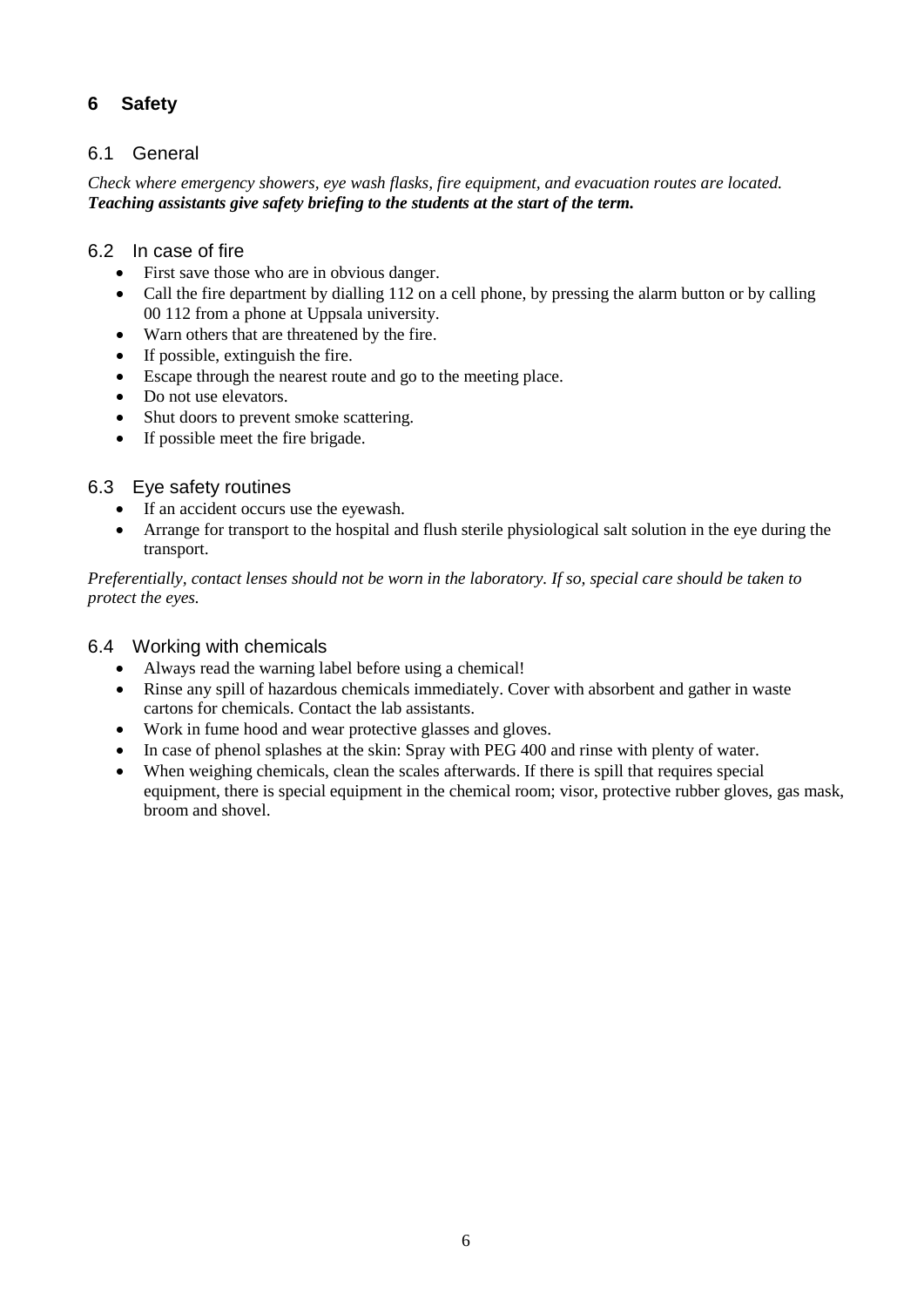# <span id="page-7-0"></span>6.5 Working with liquid nitrogen

- Use protective glasses.
- Use a special thermos for nitrogen storage. An ordinary thermos might explode.

#### <span id="page-7-1"></span>6.6 Working with injection needles

- Do not put the protective cap on again after using the needle.
- <span id="page-7-2"></span>• Throw the injection needle in the waste container for needles **directly after use**.

# <span id="page-7-3"></span>**7 Laboratory instruments**

# 7.1 General

*Check manual or instructions before using an instrument. If equipment is broken, mark it with fault description and inform the lab personnel or the technician.*

#### <span id="page-7-4"></span>7.2 Micropipettes

- Handle the pipette with care. It is a precision instrument.
- Keep the pipette in its rack.
- **Avoid removing the ejector.** It supports the tip holder.
- Use the same pipettes during one experiment.
- <span id="page-7-5"></span>• If the pipette feels stiff or in any way different, leave it to our technician for service.